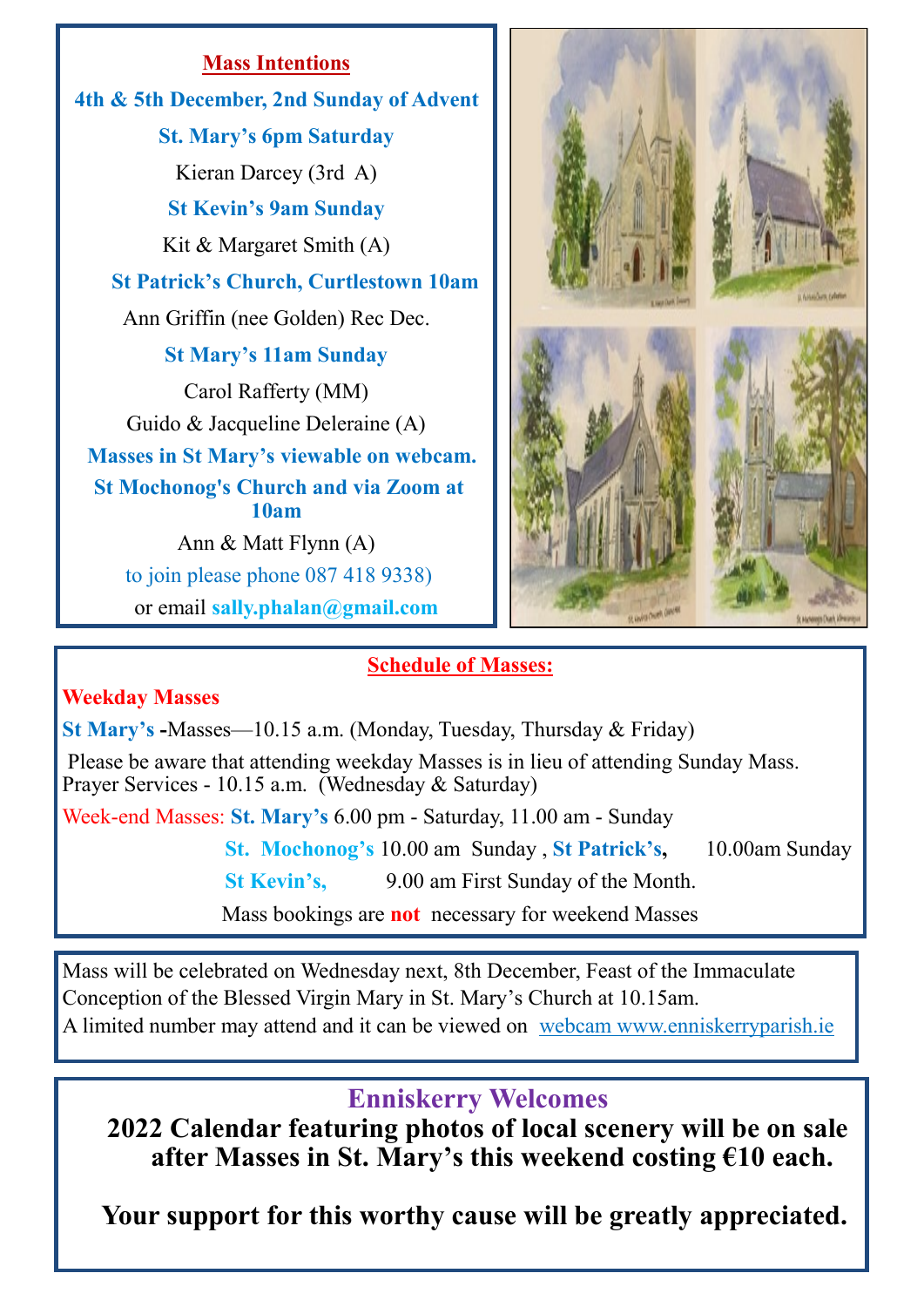# **COVID 19**

At St. Mary's , St. Mochonog's, St Kevin's & St. Patrick's, in accordance with the latest Government guidance, we are now conducting our religious services without capacity limits, but with all other protective measures remaining in place. Although there is now no specific distance recommended for spacing of people within our churches, we ask that you respect the right of others to attend in safety, and that you do not crowd close to people from other households. Please make the best use of the available space so as to maximise distancing between yourself and anybody from outside of your household. Where possible, when you enter the church, please use a vacant pew that is not close to an already occupied one. Please continue to keep your distance when entering and leaving the church, and when moving around, such as when approaching to receive Holy Communion.

Protective measures, including hand sanitising and the wearing of face coverings, will continue for the foreseeable future. We will continue to distribute Holy Communion at the end of Mass, with each household group coming forward in turn. Immediately after receiving Holy Communion, you should leave quietly through the side exit.

Please do not attend at church if you are unusually experiencing any common symptom of Covid-19, such as fever, new cough, shortness of breath, breathing difficulty or loss of, or change to, sense of smell or taste.

For your own safety and for the safety of the community at large, we urge you to accept vaccination when advised.

We suggest that parishioners, particularly those who are not fully-vaccinated and those with underlying medical conditions, consider the risks involved before attending at any of our churches. If you do not feel comfortable attending a weekend Mass, perhaps you might consider attending a weekday Mass in lieu of a weekend Mass.

Paul Murphy has been appointed as Animator for forthcoming Synod to represent the parish of Enniskerry and associated Churches at Kilmacanogue, Curtlestown and Glencree. Background to the Synod is available on [dublindiocese.ie](http://dublindiocese.ie)

# **SVP Annual Appeal**

Dear Parishioners,

The Enniskerry SVP Conference covers a large area from the Glen of the Downs to the Scalp and from Glasnamullan to Glencree. We are a small team who help people in this area either with financial help, fuel or just friendly visits where loneliness is the problem. Our small financial help often makes the difference between having enough to eat or not, being warm in winter or not and being able to pay essential bills without resorting to unscrupulous loan sharks and perpetuating the cycle of poverty. The people we help have usually hit on hard times because of a major event in their lives such as, illness, loss of employment, death of a spouse or marital breakdown. With our help many survive the initial impact and go on to be able to support themselves. However, we need your help in order to be able to help them.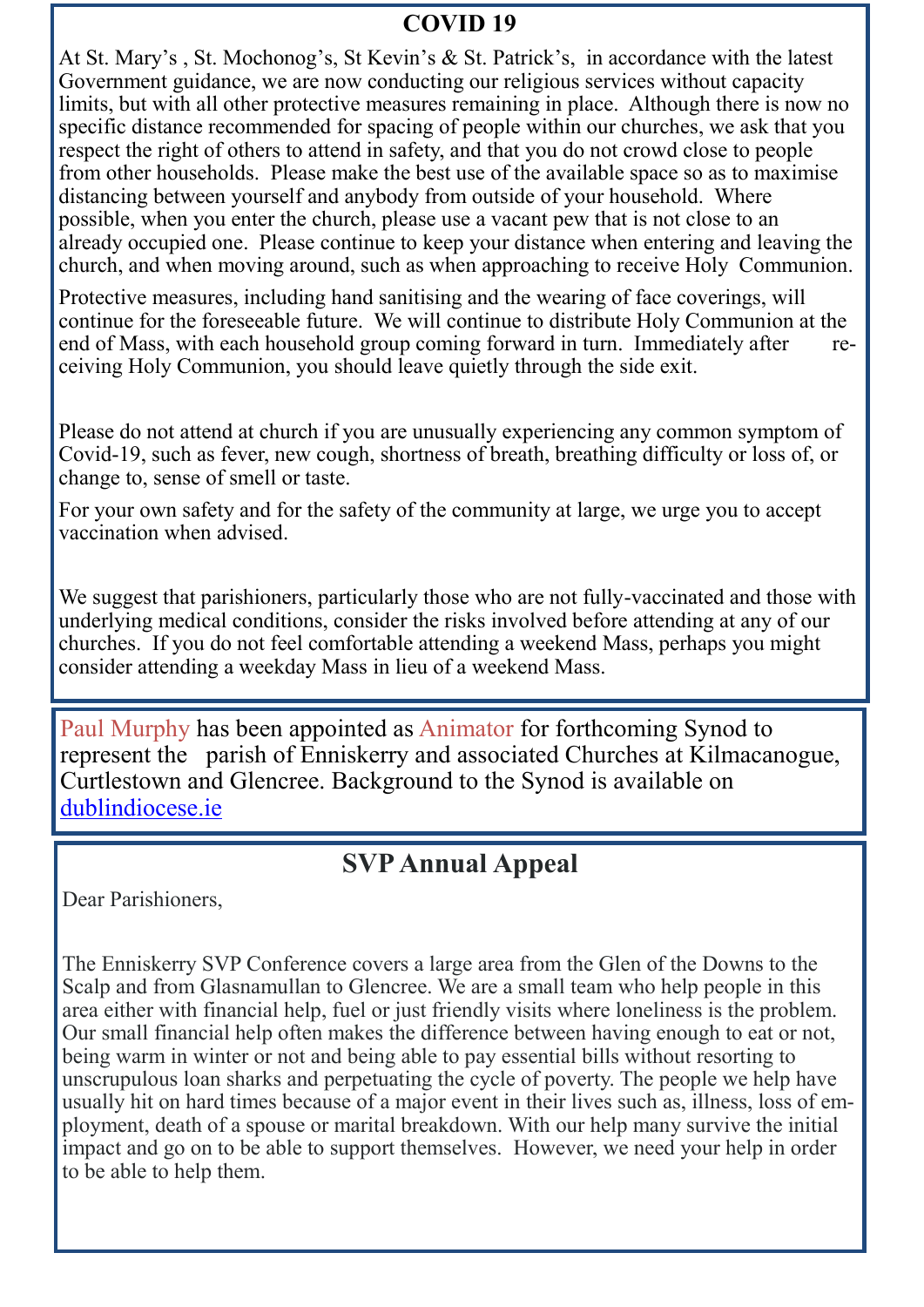### **IMMACULATE HEART OF MARY PARISH**

#### **Parish Pastoral Council Meeting 16th November 2021.**

1. Parish Communities Update: (i) St Patrick's, Curtlestown: The return of Sunday Mass on November 7th was very much welcomed and a very joyous occasion with music kindly provided by the well-known local family of musicians Moya (cello), Geraldine (harp), Katerina (organ) and David O'Doherty together with talented soloists Evelyn and Mairead Deasy from the Curtlestown Choir. The long postponed and eagerly awaited First Holy Communion on Saturday 13th November was also a very joyful, engaging, family and child centered celebration. The local Curtlestown community was vitally involved in making both occasions very special and something to remember with Fr Bernard as the celebrant. (ii) St Kevin's,Glencree: German Cemetery Annual Ecumenical Memorial Service which took place on Sunday 14th October was well attended by representatives of the German Community in Ireland, the Glencree Centre and the Parish. Also the first Sunday Monthly Mass for over a year took place on 7th November and had 40 in attendance. A problem of dampness in part of the church building is being investigated and will need remedial work. (iii) St Mary's, Enniskerry: Baptism Introduction for parents and godparents recommenced on 1st November and will continue on Zoom on the first Monday of the Month at 7.30pm. Despite a long wait First Holy Communion for the children of St Mary's and St Gerald's NS was a very happy occasion. Congratulations to the children, their parents and guardians, Fr Hyacinth, Principal Colette Langan, and the School Team for making it such a special day. Confirmation is planned for Saturday 20th November. A number of weddings are also planned. (iv) St. Mochonogue's Kilmacanogue: First Holy Communion was celebrated on Saturday 23rd October and Confirmation on Saturday 6th November by Fr Hyacinth, ably assisted by Deacon Michael. Congratulations and thanks to the candidates, the school community, Acting Principal Anne Marie Bourke, the parish team and Gavin Barrett's music for making it such a special occasion.

 Arrangements are been made to review a number of problems with the church building including: the amplification system, electrics, plaster deterioration and some water egress. 2. Synodal Pathway: (i) Task Force Report: The report, which is available on the Dublin Diocese website, had been circulated in advance of the meeting. It was noted around 3000, mostly lay people, had responded. The hope is that the work will provide content and context and will deepen the goals of the synodal process of consultation, participation and pastoral outreach. It is believed that up to 40% of parishes in the Dublin Diocese are facing non-viability. (ii) Synod Information: An excellent outline on the Synodal Pathway titled "Simply Synod can be found on the Dublin Diocese website.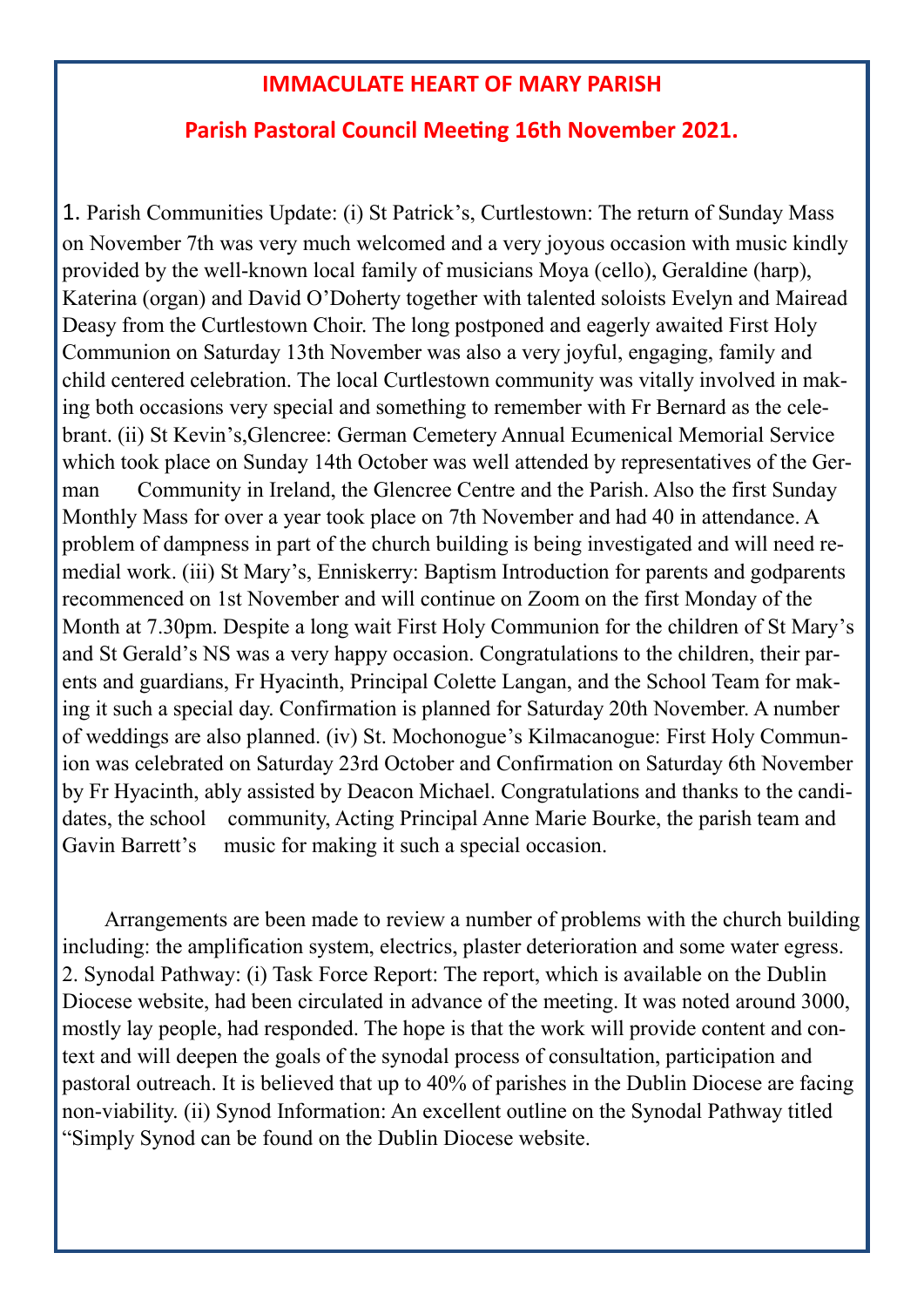(iii) Animator: A volunteer has come forward to facilitate the parish's participation in the Synodal Pathway which will get underway in the New Year. An excellent outline of this titled "Simply Synod" is available on the Diocese website. 3.New Members for Parish Pastoral Council: Considering the major changes that are taking place in the church and generally, the Chairperson had circulated a paper entitled "Proposed focus and composition of the PPC going forward".A first discussion took place on this proposal which was to adapt the composition and focus of the PPC with a view to improving feedback from and supportive engagement with our 4 local communities (Curtlestown, Enniskerry, Glencree and Kilmacanogue); improving collaboration between them; interesting our next generation; providing a locally based structure for the Synodal consultation process. fostering co<sup></sup>operation with the local Church of Ireland community and providing a local community based structure for the Synodal Pathway process. 4. Any Other Business: (i) Representatives of the Finance Committee and the PPC attended a presentation by a fundraising organization, Our Fundraiser, on the possibility of a Parish Lotto. Further consideration will be given to this in the coming weeks. (ii) An insightful talk "Restoration or Reformation" given recently by Kieran O'Mahony OSA is available on You Tube (http://youtu.be/ WmPgo-171Pg) is recommended viewing.

#### **Mass Intentions:**

If you wish to have Mass offered for a family member or friend you may book through the Parish Office and the Mass may be viewed on Webcam from your home at Due to Covid restrictions www.enniskerryparish.ie.

**St Mochonog's Parish Office new opening times:**

**Monday—9am—2pm, Tuesday (by phone) 10am-1pm, Wednesday 10am—2pm Thursday (by phone) 10am—1pm. Closed on Friday.**

#### **Baptism Team**

We have a very active team of dedicated women who contact the family of babies to be baptised to offer advice on readings, candles, correct attire etc. We would be very grateful to have some newcomers on the team, please contact the Parish Office on 01 2760030 if you wish to join.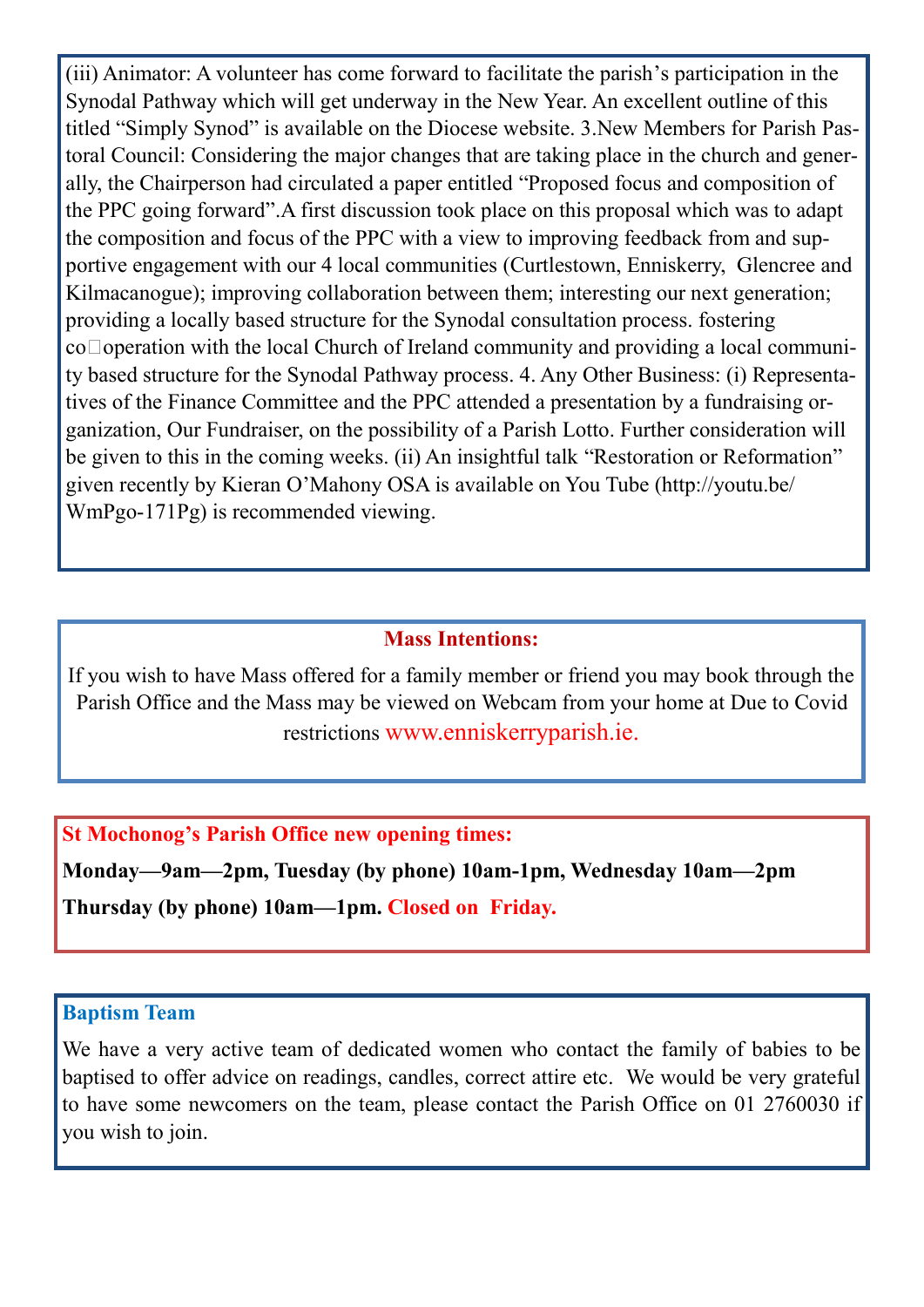# **Reopening of St. Patrick's church - Curtlestown**

As you may already have read in the Parish Link, St. Patrick's Church, Curtlestown, has re-opened for 10am Sunday Mass. We are delighted to welcome back our parishioners on this special occasion!

The pandemic and our concern for everyone's health and safety still restricts how we can celebrate this, and some of the safety measures are listed below. Help will be on hand at the door if there are any questions.

Please don't attend if you are displaying any COVID symptoms

- Please sanitise your hands upon entering the church and, if you're over 12, please wear a face mask
- Attendees are encouraged to maintain social distancing, for example by sitting in alternate pews as the space allows. Of course, family pods / bubbles can sit together as per Government Guidelines.
- Adequate ventilation will be maintained by keeping the doors and window open, so please wrap up warmly!
- There will be a one-way entry / exit system (entry via the main door and exit via the sacristy). This will be on a pew-by-pew basis upon receipt of communion at the end of Mass. The congregation will be informed of this at the Mass.

We thank everyone for following these guidelines so that we may continue to keep our community safe and look forward to seeing you.

**St. Kevin's Church, Glencree** has also re-opened for 9am Mass which will continue on the 1st Sunday of each month. Above restrictions also apply.

St Mary's & St Gerard's National School

School now open for Junior Infant Enrolments for the next school year (Children starting September 2022) under the new Admissions policy introduced by the Department of Education.

Our [Enrolment Forms](https://www.enniskerryns.ie/wp-content/uploads/2020/09/Admission-Application-Form-2020.pdf) are available directly from our website, enniskerryns.ie. You may complete the forms by hand and deliver at the front door of the school, complete them online and email to  $\inf_0$  ( $\theta$ ) enniskerryns ie or of course, post them to the school at St Mary's & St Gerard's National School, Enniskerry, Co. Wicklow, A98DP70.

All PREVIOUS applications MUST be resubmitted, if you have any queries, please phone Annette in the office at 01-2868851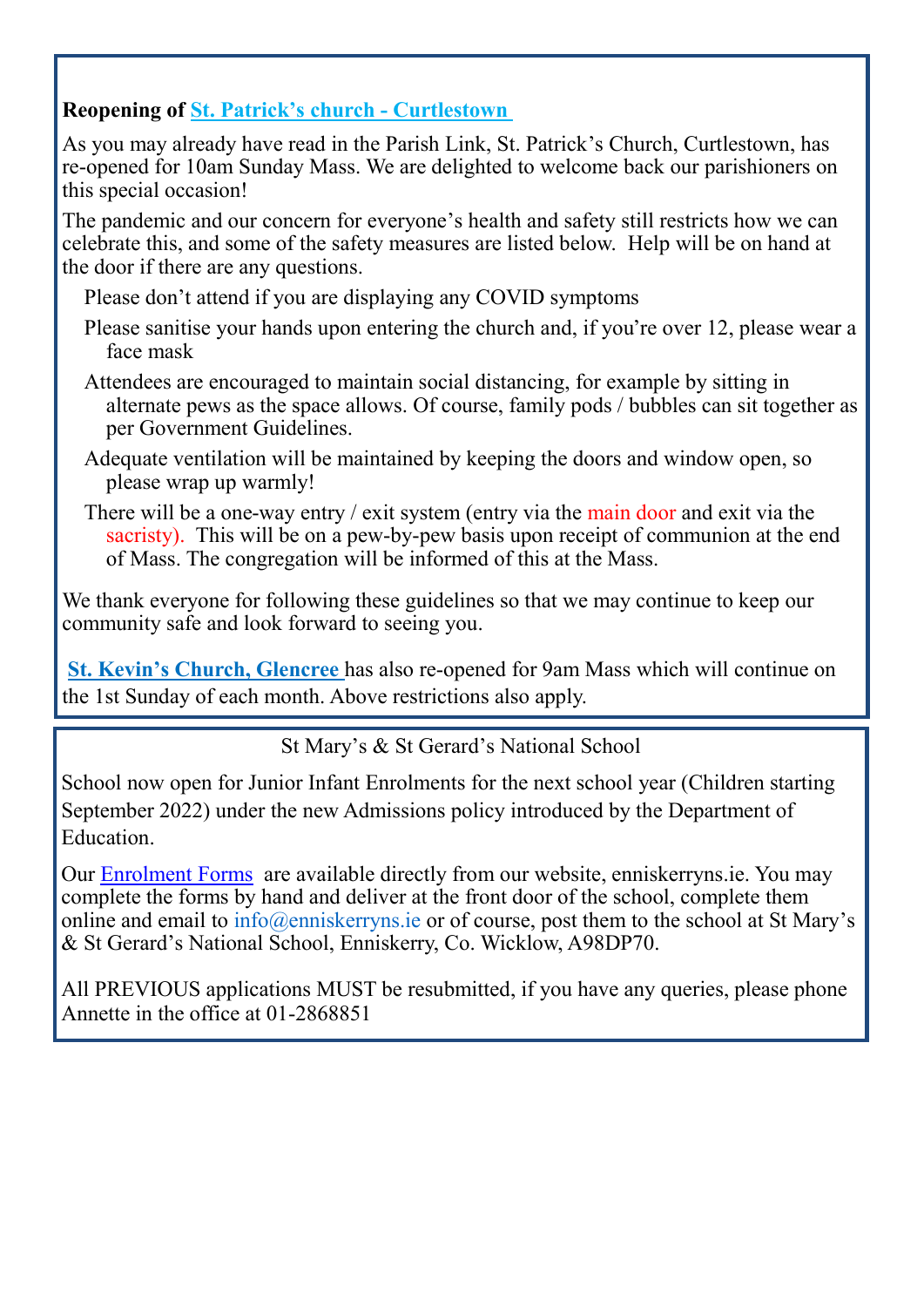# **Contributions**

We thank all parishioners who continue to contribute and help keep parish finance healthy. Your generosity is very much appreciated. The parish has now set up **QR Scan Codes** for various collections which are available in our Churches.

By using the **QR Scan Code** on this newsletter your donation will go directly to parish offerings which will assist in the upkeep of the four churches in the parish.

It is simple - for newer phones all you have to do is hold your phone camera over the code and the Payzone page will automatically open. Then simply "tap", enter the amount you wish to donate and press "proceed", add your card details and press "pay now". For older smart phone just download a free QR scanner from the App Store.



You may also donate to the Parish in the following ways:-

1. Online by using "Donate" feature on the parish website [www.enniskerryparish.ie](http://www.enniskerryparish.ie)

2. Donate by scanning your credit card on Payzone Tap and Go in the porch in St. Mary's

3. Standing Orders

- 4. Dropping Green and Pink envelopes into Parish Office during 10am-1pm Mon-Frid.
	- 5. You may leave your envelopes for Parish and Common Fund into the 'Donation Box' at the Porch in St. Mary's. & St. Patrick's.

**Envelopes for 1st and 2nd collections** are available at the entrance of St Mary's Church.

If you wish to activate a **Standing Order** for these collections please take a form as you exit.

Д

The normal Mass Collections have recommenced. You may bring your envelopes and hand them to collector during Mass.

You may also donate to the 1st and 2nd Collections by scanning your credit card on the **Payzone Tap and Go machine** on the Stand in the porch in St. Mary's.